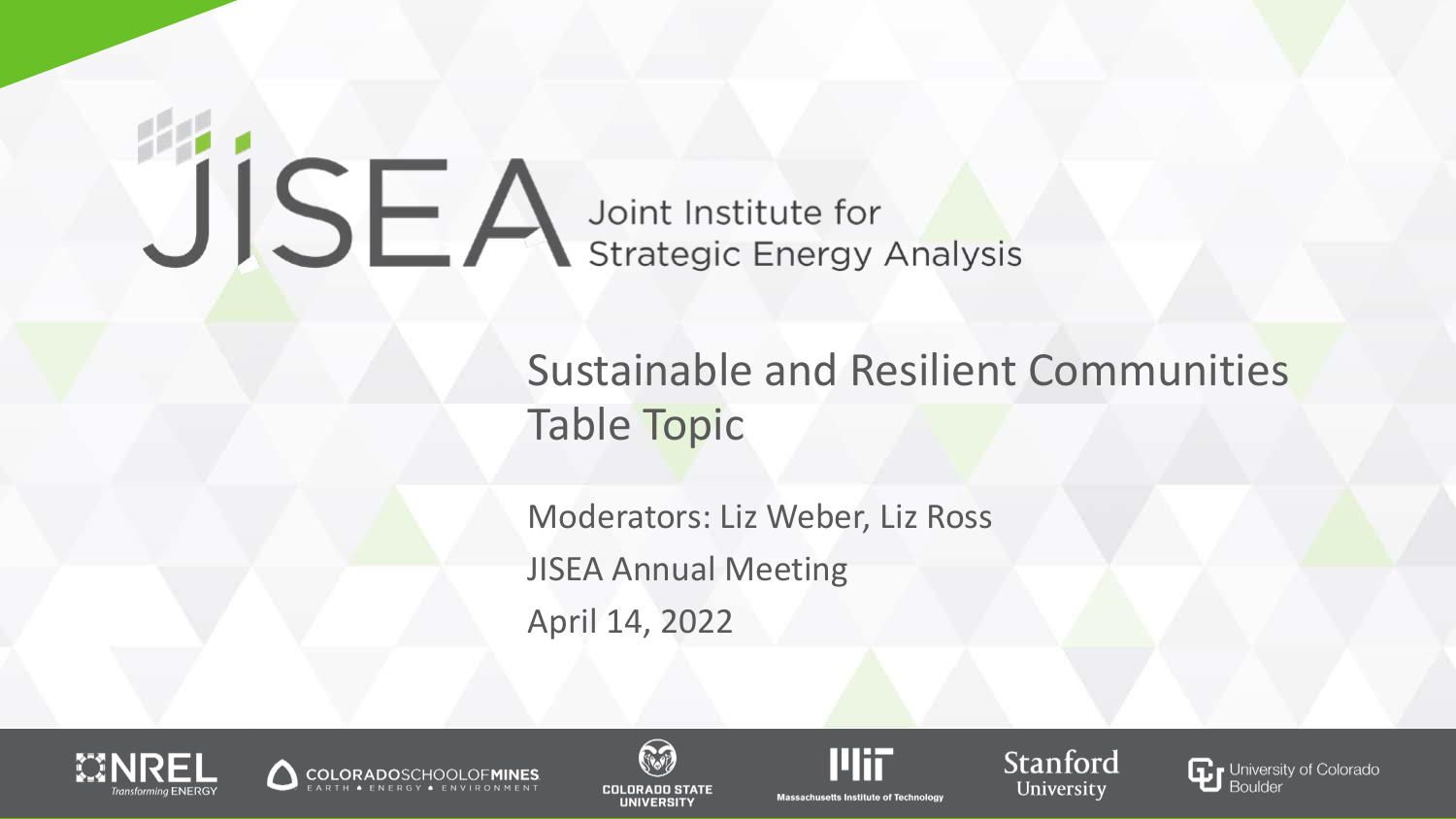## Table Topic : Sustainable and Resilient Communities





#### Liz Weber

Project Manger and Analyst in NREL's Energy Security & Resilience Center and in JISEA

#### Liz Ross

Intern for JISEA's Sustainable Communities Catalyzer; PhD candidate in psychology at Colorado State University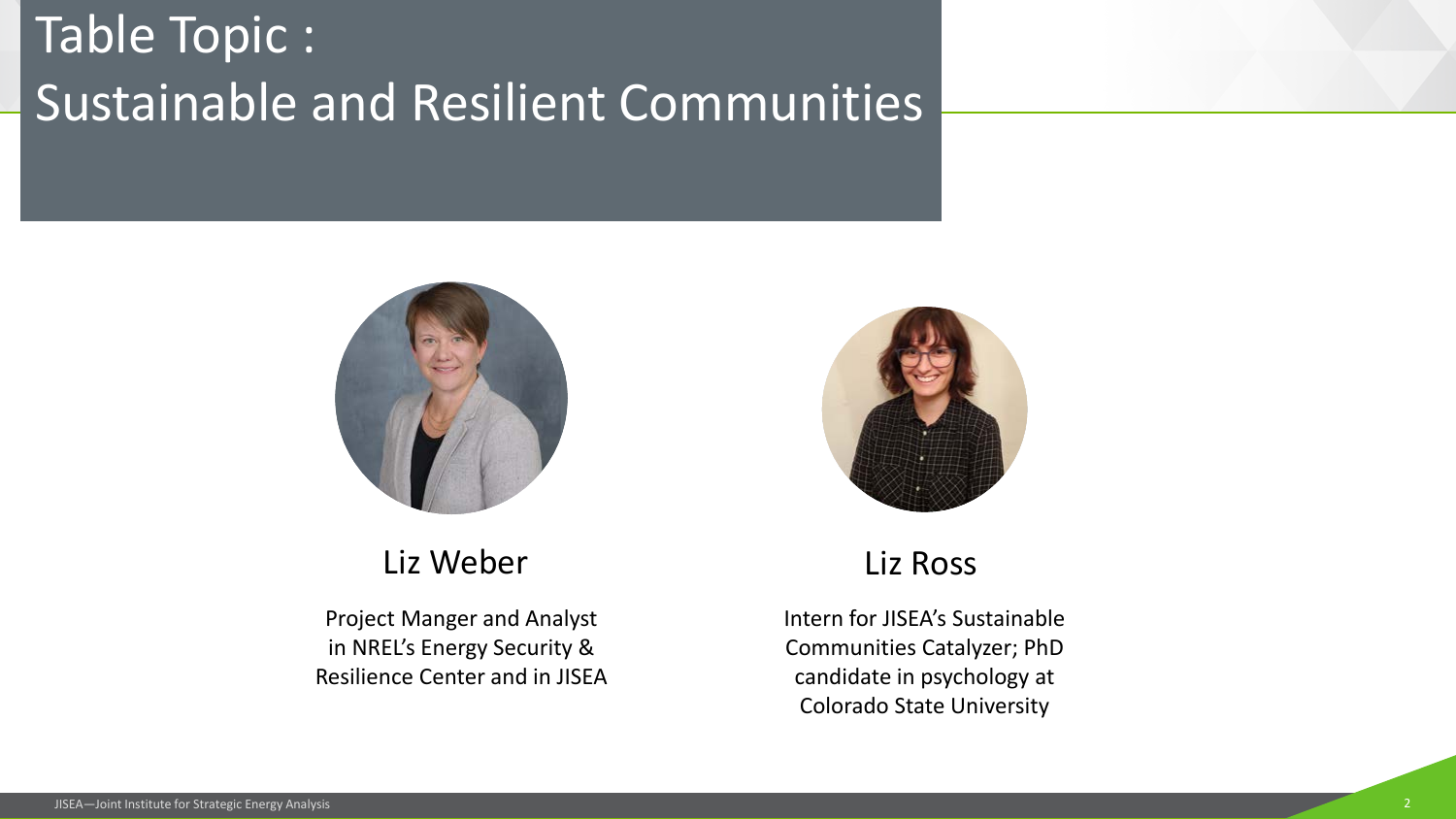

**REFLECTIVE**: using past experience to inform future decisions



**FLEXIBLE**: willingness and ability to adopt alternative strategies in response to changing circumstances



**RESOURCEFUL**: recognizing alternative ways to use resources



**INTEGRATED**: bringing together a range of distinct systems and institutions



**ROBUST**: wellconceived, constructed and managed systems



**REDUNDANT**: spare capacity purposely created to accommodate disruption



**INCLUSIVE**: prioritizing broad consultation to create shared ownership in decision-making

improving the resilience of their energy systems **NAREL AN** REE I 3 **Characteristics of Resilience : How communities are**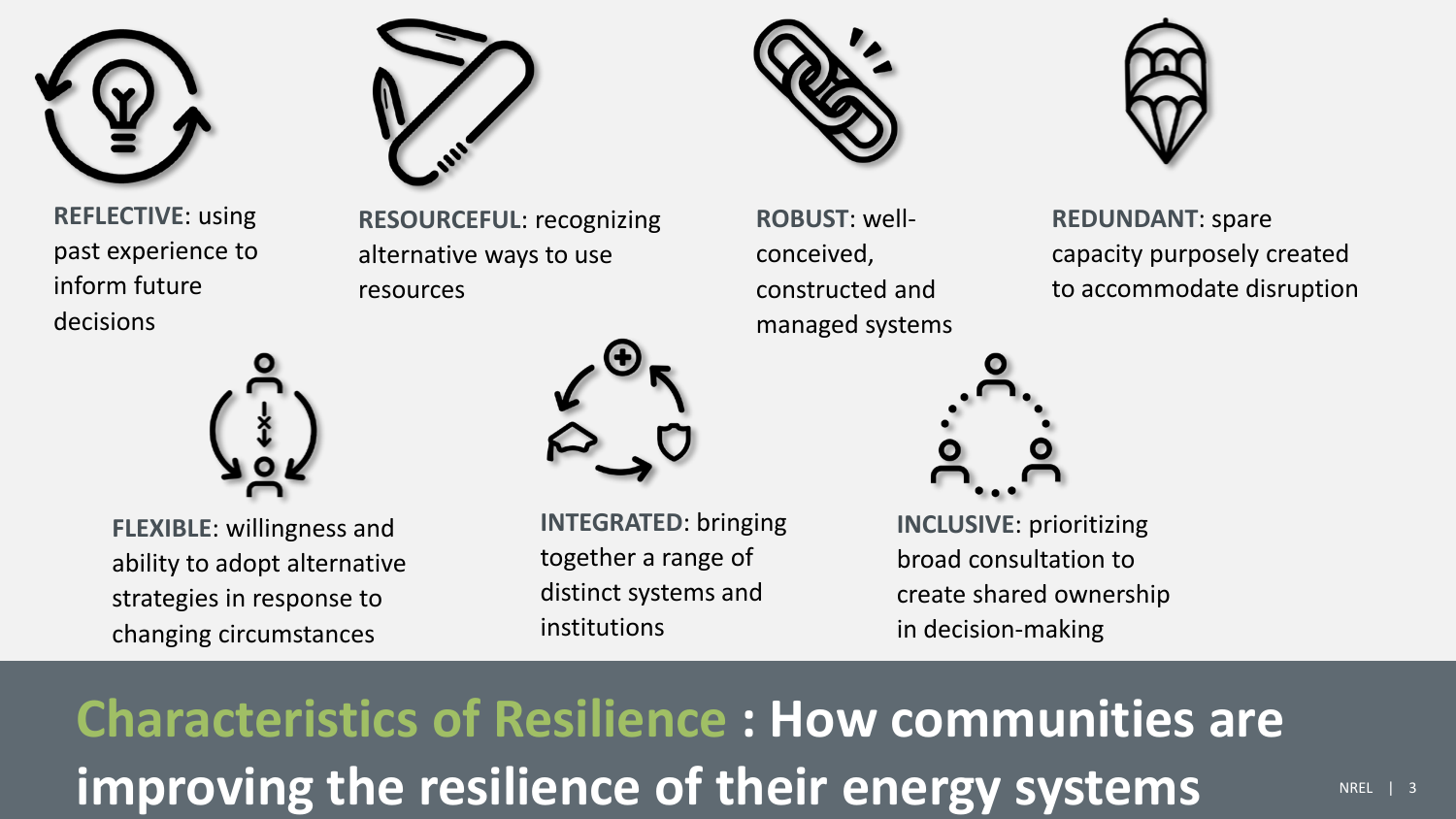

Generate renewable biogas while addressing environmental concerns at a Colorado dairy



Save & generate energy by incorporating solar technologies in greenhouse design

# Energy and Agriculture Case **Studies**

Two case studies funded by the Colorado Department of Agriculture and the Colorado Energy Office highlight the diversity of approaches to saving energy, reducing environmental impact, and improving the energy economics for Colorado farms.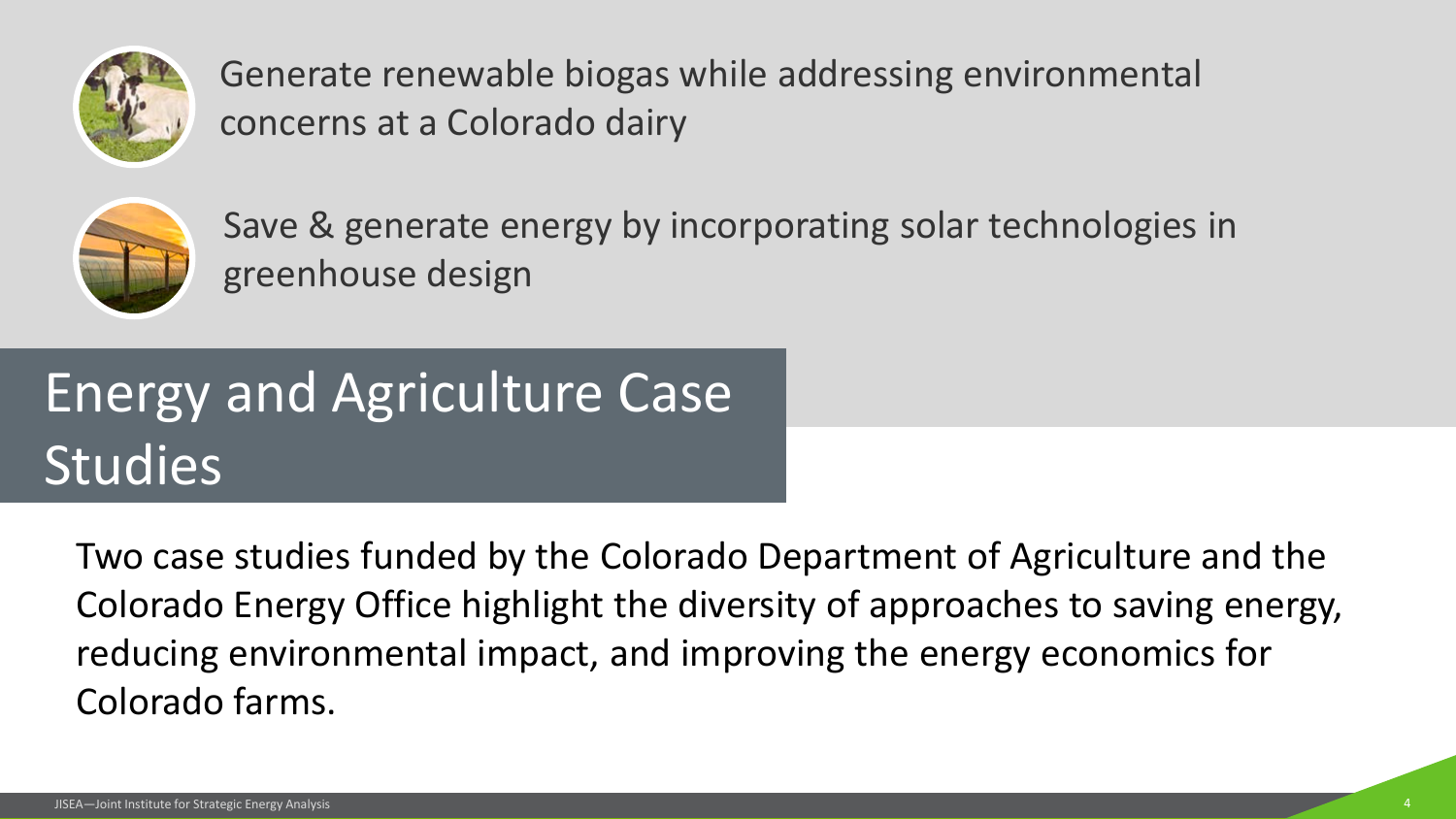## JISEA's Sustainable Communities Catalyzer

**Advance understanding of social, economic, environmental, and land use impacts of clean energy transition and map pathways for sustainable, equitable transitions, with a focus on rural and disadvantaged communities.**  Lead PI: Megan Day, NREL

Project 1: Intersecting disadvantaged community (DAC) metrics with renewable energy (RE) deployment potential metrics

- Products:
	- **Data set** published in NREL's Data Catalog [\(https://data.nrel.gov/submissions/175\)](https://data.nrel.gov/submissions/175)
	- **Paper** describing initial analyses published in Renewable Energy Focus Journal [\(https://doi.org/10.1016/j.ref.2022.02.002\)](https://doi.org/10.1016/j.ref.2022.02.002)
- Snapshot of results:
	- Identified broad patterns by correlating RE metrics with DAC metrics
	- Communities can identify their relative need and potential for RE development

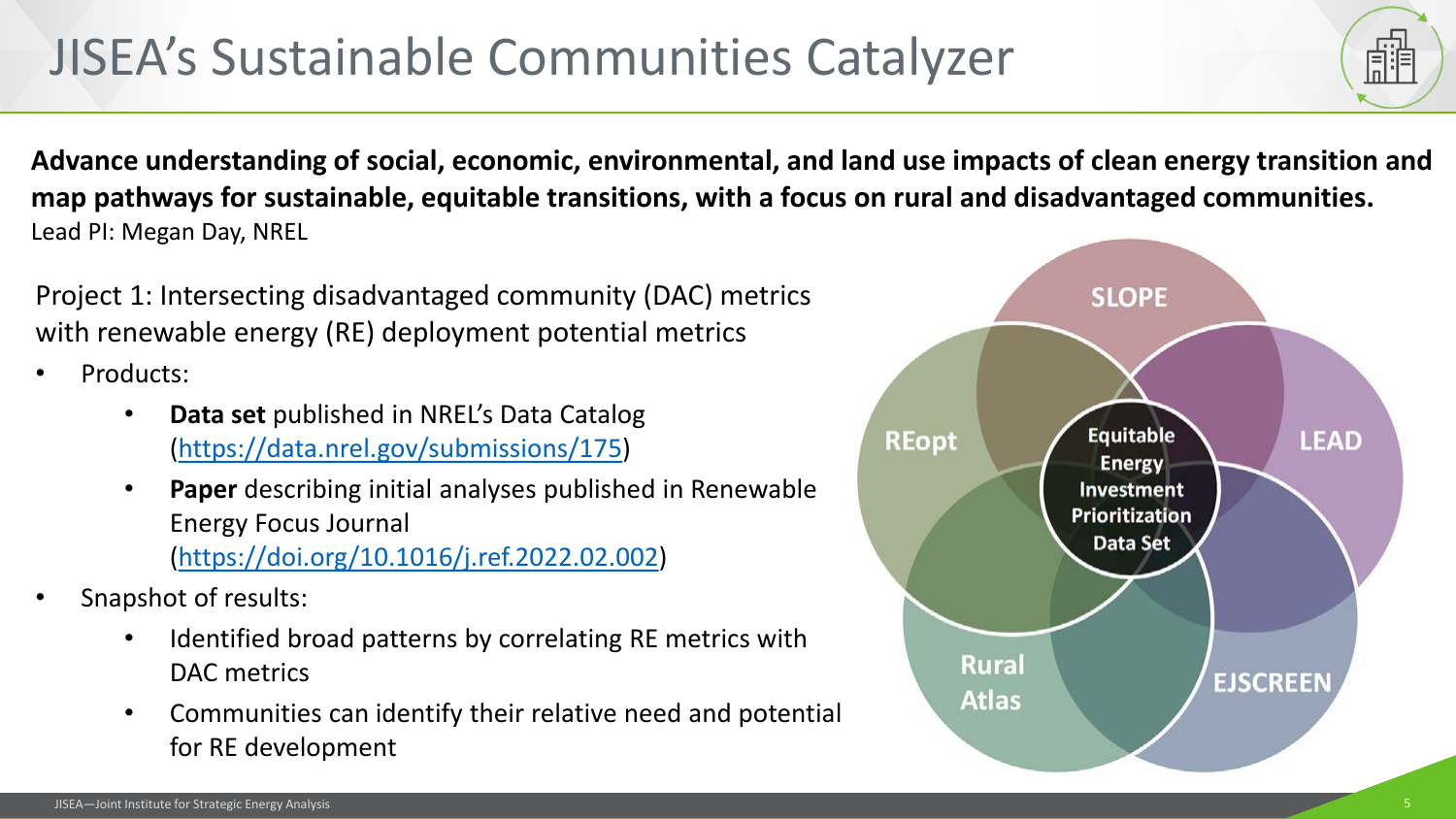## JISEA's Sustainable Communities Catalyzer

Step 1 **Advance understanding of social, economic, environmental, and land use impacts of clean energy transition and map pathways for sustainable, equitable transitions, with a focus on rural and disadvantaged communities.**  Lead PI: Megan Day, NREL

Project 2: Best practices and lessons learned in NREL's work with communities

- Communities increasingly need technical expertise and assistance in managing the energy transition at the local level
- We compiled recommendations developed by synthesizing interviews and a literature review, intended to inform and coordinate NREL's clean energy planning work and to support others in this space